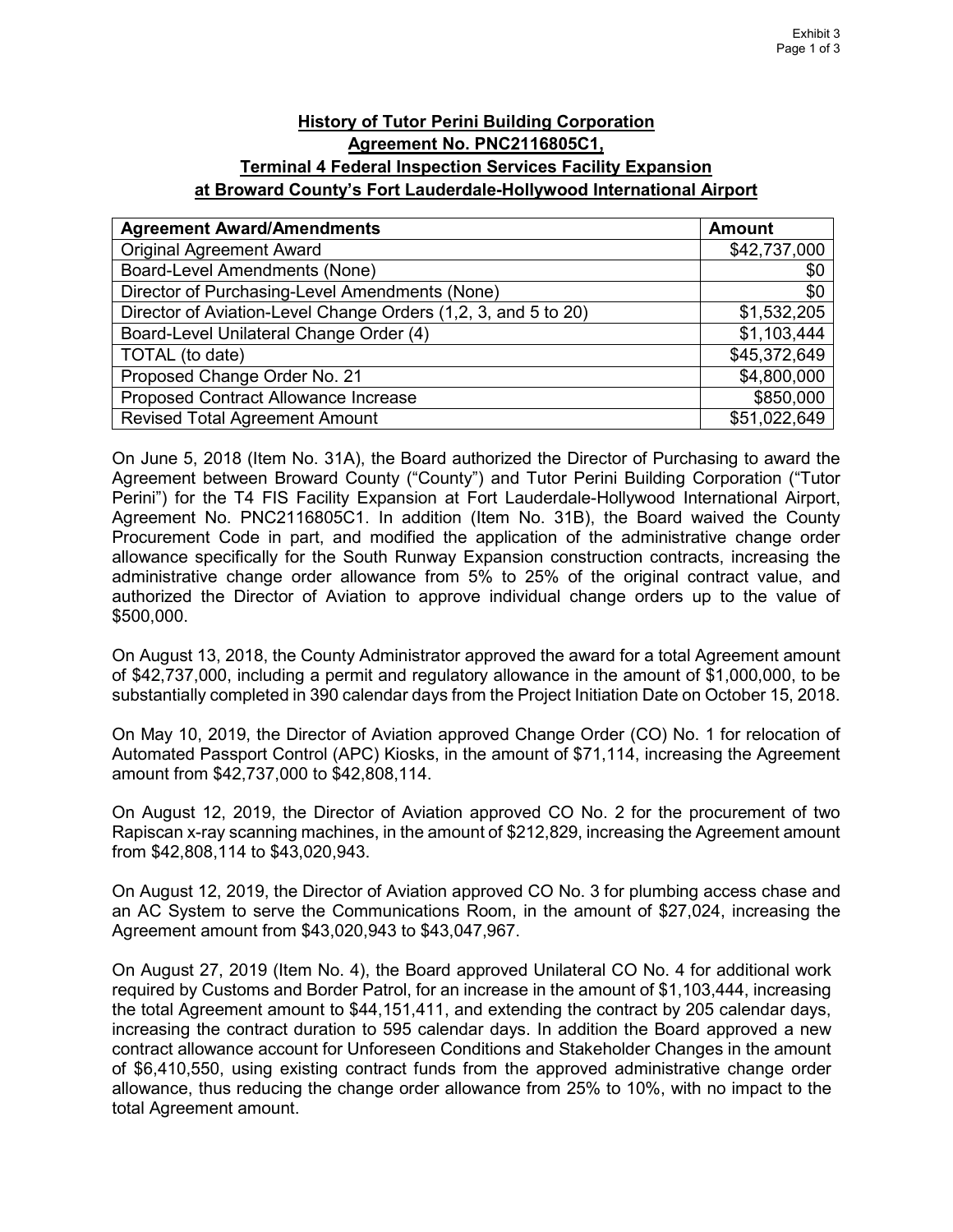From March 24, 2021 to Present, the Director of Aviation approved the following COs on the dates indicated.

CO No. 5 (March 24, 2021), to supply, install and maintain portable toilets for service guards at Gate 504, in the amount of \$13,594, increasing the Agreement amount from \$44,151,411 to \$44,165,005.

CO No. 6 (March 24, 2021), for scope of work issued by Building Code Services ("BCS") for existing electrical conditions within the T4 FIS, in the amount of \$87,015, increasing the Agreement amount from \$44,165,005 to \$44,252,020.

CO No. 7 (July 22, 2021), to relocate an existing Fire Alarm Annunciator panel, and supply and install lights and switches in the restroom chase, in the amount of \$36,610, increasing the Agreement amount from \$44,252,020 to \$44,288,630.

CO No. 8 (July 30, 2021), to supply and install a fire alarm device and supply plumbing for Water Fountains in the Concourse Level, in the amount of \$17,702, increasing the Agreement amount from \$44,288,630 to \$44,306,332.

CO No. 9 (July 30, 2021), for necessary electrical and security work required by the Customs and Border Protection ("CBP") security requirements, in the amount of \$114,501, increasing the Agreement amount from \$44,306,332 to \$44,420,833.

CO No. 10 (July 22, 2021), for installation of a Bi-Directional Antennae ("BDA") system required by the Broward Sheriff's Office ("BSO") Fire Marshal for the T4 FIS Facility, in the amount of \$294,336, increasing the Agreement amount from \$44,420,833 to \$44,715,169, and increasing the contract duration by 56 days, for a revised contract duration of 651 days.

CO No. 11 (July 30, 2021), for modifications to in-place work, and supply and install alternate materials indicated by BCS for installation of the BDA system in the amount of \$299,592, increasing the Agreement amount from \$44,715,169 to \$45,014,761, and increasing the contract duration by 57 days, for a revised contract duration of 708 days.

CO No. 12 (January 26, 2022), for installation of a camera at the newly installed escalators and stair No. 10, installation of Flight Information Display ("FIDs") monitor, and installation of signage at ramp level, and at or within the Terminal Roof Transfer Corridor, in the amount of \$45,850, increasing the Agreement amount from \$45,014,761 to \$45,060,611.

CO No.13 (December 9, 2021), to maintain Smarte Carte access during the course of construction of the renovated northern portion of the FIS Baggage Hall, installation of temporary barricades, modifications to life safety systems including fire sprinkler and lighting, and the coordination of terrazzo installation, in the amount of \$40,200 increasing the Agreement amount from \$45,060,611 to \$45,100,811.

CO No. 14 (December 9, 2021), for installation of data lines to the CBP Local Area Network room to provide network access for four Global Entry Data kiosks, in the amount of \$16,691, increasing the Agreement amount from \$45,100,811 to \$45,117,502.

CO No. 15 (December 9, 2021), for installation of perimeter walls for future mechanical room, partial demolition of existing drywall, installation of door frame, door, card reader, door position